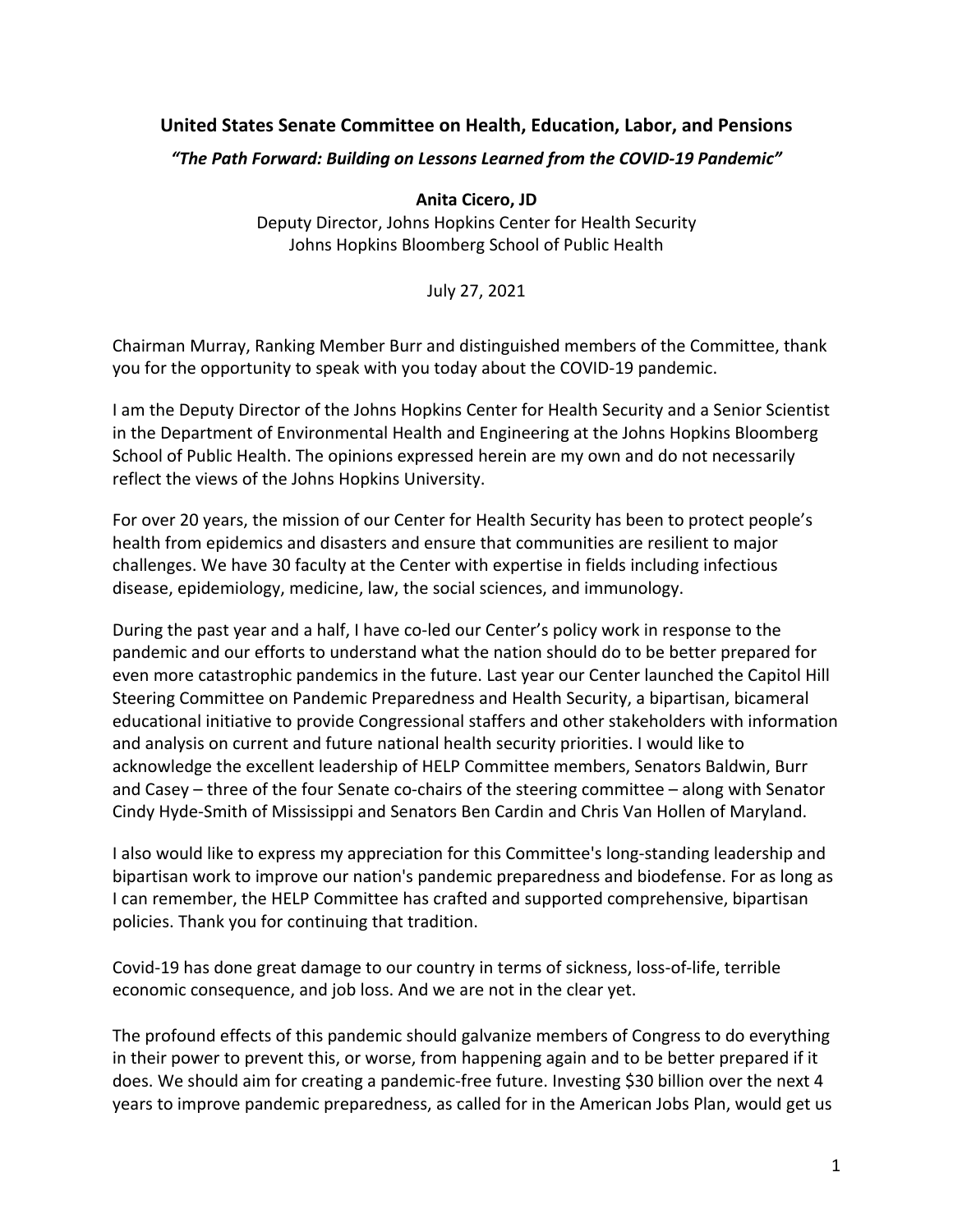on a more solid footing by bolstering our public health capabilities, innovation, and biomedical preparedness to better protect Americans.

 When we take a step back and look at the big picture to identify important lessons learned from the COVID-19 pandemic, what jumps out is the need to fundamentally shift from being largely *reactive* to being more *proactive* across the board.

 Before the next large scale outbreak occurs, we need to be more proactive in improving our situational awareness through better data collection, diagnostics, surveillance and genomic sequencing; more proactive in bringing our antiquated public health infrastructure into the 21<sup>st</sup> century; more proactive in using cutting-edge technologies to quickly develop medical countermeasures; more proactive in having a reliable supply chain and stockpile in place; more proactive in our ability to provide excellent care for patients in our health system, even during large surges; and more proactive in earning the trust of diverse communities before a pandemic so that there is greater support for outbreak response measures. We have learned the hard way that trying to play catch up and accomplish these things in the midst of a pandemic is like swimming against a strong rip tide.

Our Johns Hopkins Center for Health Security has submitted recommendations to Senator Murray and Senator Burr for improving the nation's public health and medical preparedness response programs.

 In my remarks today I will focus on two of the important areas where we need to shift to a more proactive stance if we want to be better prepared for a future pandemic – one that could be more catastrophic than COVID-19. The first area is advancing biomedical preparedness and the second is improving our public health infrastructure.

 I want to stress that the examples I will give of innovations in each of these areas are not futuristic, out-of-reach goals. They are achievable and realistic improvements that, with the support of Congress, can enormously advance our nation's preparedness for future pandemics.

## 1. **Advancing Innovation in our Biomedical Preparedness**

 Three ambitious but achievable goals for advancing innovation in our biomedical preparedness are: 1) establish a dedicated "Disease X" medical countermeasure program; 2) incentivize innovation in masks and respirators for health care workers and the public; and 3) prioritize development and review of at-home diagnostic technologies.

 We have seen firsthand during this pandemic how powerful and lifesaving it is to have rapid and safe vaccines and therapeutics, as well as reliable diagnostics against novel infectious disease threats. The Biomedical Advanced Research and Development Authority (BARDA) within the Office of the Assistant Secretary for Preparedness and Response (ASPR) at the Department of Health & Human Services (HHS) has a proven track record of partnering with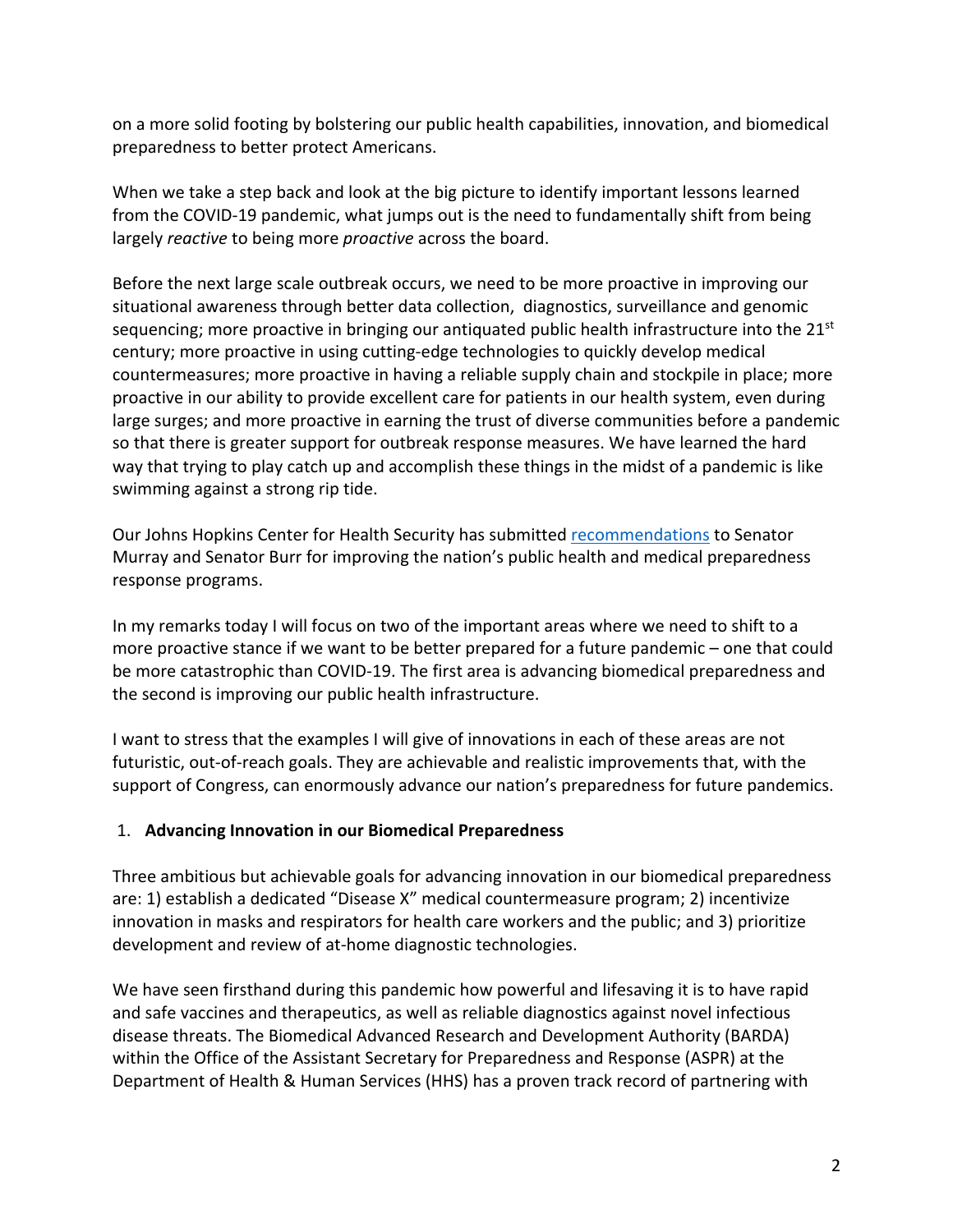private industry and developing medical countermeasures against a defined list of biological threat agents.

 However, there is no sustained funding, program, or strategy dedicated to accelerating the development of medical countermeasures for previously unidentified infectious disease threats. The U.S. should set an ambitious goal of rapidly developing medical countermeasures for novel or unknown viral threats in just a few months. Innovative technologies, outside-the- box thinking, sustainable partnerships, and game-changing science can be harnessed to meet this goal.

## *Disease X*

 The next deadly virus, or "Disease X," could be right around the corner. The U.S. will need to move even faster to develop and deploy medical countermeasures to save lives and safeguard the economy. Accordingly, a new dedicated Disease X Medical Countermeasures Initiative should be created to accelerate this process at BARDA, in coordination with DOD and other federal stakeholders. BARDA needs sufficient and sustained federal funding dedicated to developing medical countermeasures against future viral threats that are unknown and therefore not on the "material threat determination" list.

 It is not possible to identify which specific virus will cause the next pandemic, but we do know that certain viral families possess the kinds of attributes – such as high lethality, high transmissibility, and asymptomatic spread – that are likely to lead to large scale outbreaks. Because we know that viral families with these attributes can produce our next pandemic pathogen, BARDA could, with sufficient, sustained resources, advance the development of the technologies and vaccine platforms that are best suited to use against these viral families, and support innovations that enable rapid, large-scale response. That way, when the next viral pandemic pathogen emerges, we would have the ability to quickly adapt those technologies and platforms to develop effective vaccines and other medical countermeasures before the outbreak picks up speed.

## *Next Generation Masks & Respirators*

 Just as we need to commit to developing medical countermeasures in weeks, not months or years, we should likewise increase our expectations for effective masks for medical workers, essential workers, and the public. Innovations in this area are long overdue. Medical masks and respirators for health care workers are essential pieces of personal protection equipment (PPE), especially during outbreaks of contagious respiratory pathogens. However, despite their importance and daily utility, health care workers have been using basically the same surgical masks, procedure masks, and respirators for decades. Through incentivizing innovation, we can develop masks and respirators that are reusable, better fitting, and more comfortable for long stretches.

 The public should also have better-quality masks that are certified to meet breathability, wearability, and effectiveness standards established by government. It's great that anyone can buy a cloth mask almost anywhere these days, but there is little quality control for public use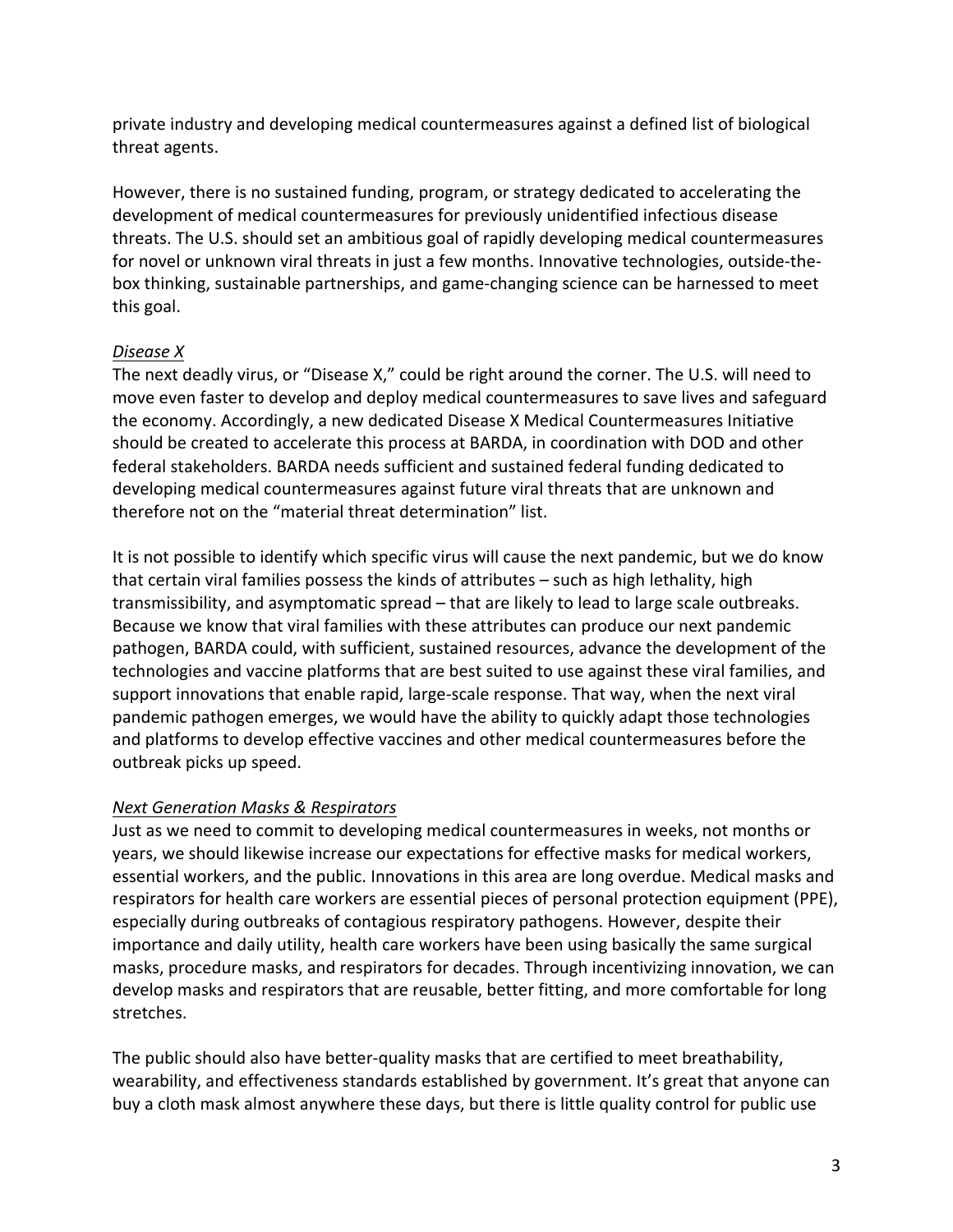masks. BARDA launched a Mask Innovation Challenge, and they should continue to foster technical advances in this area. Using new information gleaned from this challenge, BARDA could create target product profiles for new and better-quality medical respirators and public use masks.

 As with other types of PPE and medical supplies, we must ensure the stability of a reliable supply chain for a range of respiratory devices. Currently, most masks and respirators are either made overseas, or their materials are sourced from overseas. Once devices meet new target product profiles established, BARDA should provide financial support if needed to domestic companies to scale up production, and the SNS should purchase enough to meet anticipated future needs based on modeling of various severe scenarios.

 Although it is uncomfortable to imagine, a future viral pathogen could be even deadlier and spread more easily than SARS-CoV-2. On the most basic level, health care workers, other essential workers, and the public must have an abundant supply of masks that can protect them from infection while countermeasures are being prepared.

## *At-Home Diagnostics*

 Another area ripe for innovation are at-home diagnostics for viral threats. Limitations around access to reliable diagnostic testing have dominated much of the response to COVID-19. As outbreaks emerged in countries around the world, the US was unable to quickly deploy reliable testing tools. Looking ahead, a world in which individuals and families have access to reliable home testing for infectious disease threats is in reach if we set that as our goal. We can change the paradigm if there is enough will and commitment to do so. People already can take home HIV tests, and BARDA is currently funding advanced development of at-home diagnostics for influenza. Imagine if you could conveniently and cheaply test yourself and your family for things like strep throat, flu or a new dangerous virus. Currently, we mostly fly in the dark without knowing what kinds of viruses are infecting us or circulating in our communities.

 Congressional funding, and the development and review of at-home diagnostic technologies by BARDA, FDA, and CMS should be prioritized. BARDA could increase the development of direct- to-consumer home tests for infectious diseases. FDA could help to streamline regulatory pathways for such devices. And CMS and private insurers should provide payment and reimbursement schedules for these devices to facilitate uptake. There are now some at-home COVID tests on the market, but it took us more than a year into the crisis to get there, and their pricing puts them out of reach for many people.

 At-home diagnostics for infectious diseases, coupled to information technology, could have a transformative benefit for current and future pandemic response. Not only could it decrease the unnecessary use of antibiotics, but it could also greatly improve our early warning surveillance for infectious disease threats.

 For these and other achievable advances in our nation's biomedical preparedness, it is critical to have strong federal leadership that is motivated and empowered to maintain the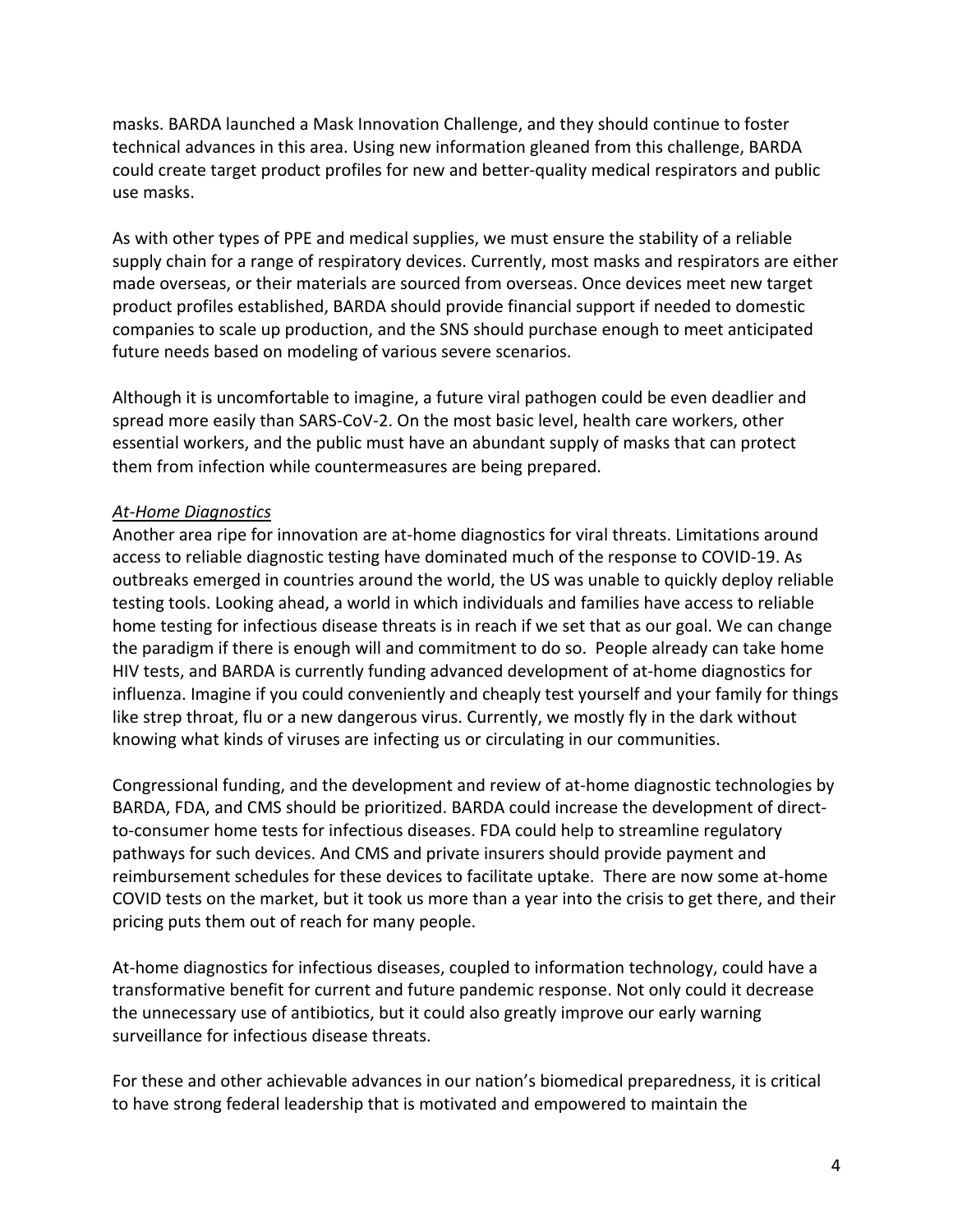momentum and contribute to the success of our pandemic response efforts. In this regard, it is important to have a strong, operational, well-functioning office of the Assistant Secretary for Preparedness and Response which has the hiring and budgeting authorities it needs to respond quickly and proactively during serious health emergencies that the nation could face.

#### 2. **Advancing Innovation in our Public Health Infrastructure**

 In addition to innovation in biomedical preparedness, we must support innovation in our public health capabilities at the state and local levels; they are our first line of defense against dangerous outbreaks. We also need to fully support the creation and annual funding of a National Center for Epidemic Forecasting and Outbreak Analytics.

#### *State and Local Public Health Capacity*

 Because we have never sufficiently prioritized public health in the past, its infrastructure is woefully inadequate now. Some of our state and local public health agencies are still reliant on 1950's technologies – using pencil, paper, and fax machines to manage data – while the hospitals down the street from them are fully in the 21<sup>st</sup> century. There is a technological disconnect between public health and health systems that greatly hinders our ability to collect, share, and appropriately respond to actionable data during a public health crisis.

 A strong public health infrastructure is not something that can be ramped up after a large-scale outbreak has already gained steam. We have certainly seen this across the board during the COVID-19 pandemic from spotty and irregular collection and reporting of COVID-19 case data to the too little/too late attempt to hire contact tracers to trace infections once there was already rampant community spread of the virus.

 Although Congress has appropriated \$1 billon for data modernization across the CARES Act and the American Rescue Plan, it will take years for our country's public health data infrastructure to be brought up to speed. In the meantime, we are now in a position where we are facing a new wave of Covid-19 without the data we need to make crucial decisions. We do not conduct surveillance in a way that gives us real time data about who is getting sick from which variant. Many states are moving to weekday-only or even weekly reporting of cases. Data on mild breakthrough cases of fully vaccinated people is not being collected. There is no central tracking of outbreaks in schools. These kinds of gaps make it difficult to understand how the virus is circulating in our communities.

 What does a more proactive strategy for public health infrastructure look like? Given sufficient resources, people, and modern IT systems, public health agencies at the local and state levels could be seamlessly connected to health care providers and labs and collect more accurate, standardized, real-time data. We need to leave the disjointed, local reporting systems behind and develop uniform systems for reporting on testing, positive cases, hospitalizations, and deaths.